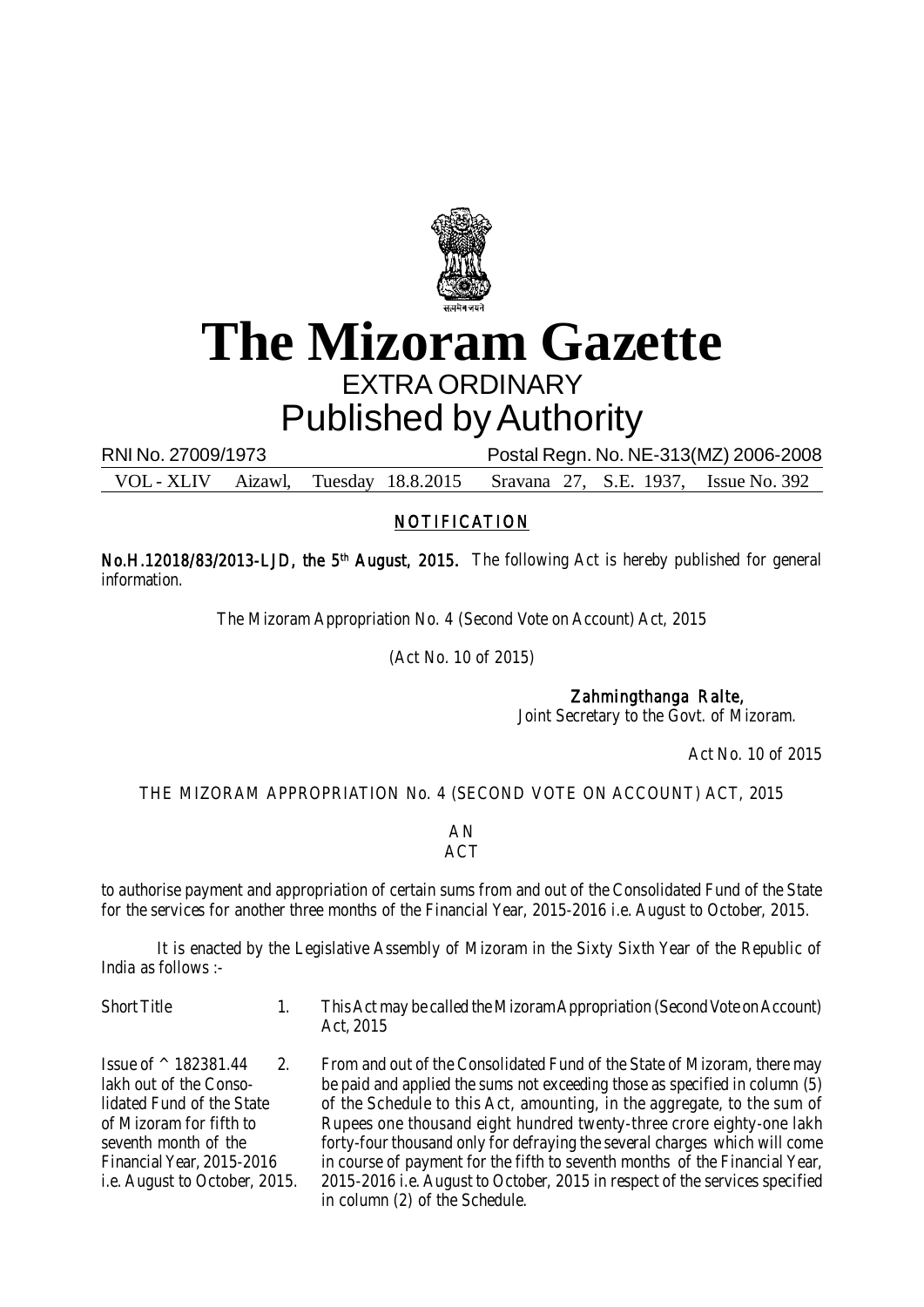Appropriation 3. The sums authorised to be paid and applied from and out of the Consolidated Fund of the State of Mizoram by this Act shall be appropriated for the services and purposes expressed in the Schedule in relation to the said period.

## THE SCHEDULE (See sections 2 and 3)

1 Legislative Assembly Revenue 1 434.08 21.80 455.88<br>Capital 12.50 12.50 Capital 12.50 12.50 2 Governor Revenue 2.65 124.11 126.76 3 Council of Ministers Revenue 142.73 142.73 4 | Law & Judicial Revenue | 449.59 | 148.87 | 598.46 Capital | 203.25 | 203.25 5 Vigilance Revenue 132.05 132.05 6 Land Revenue & Reforms Revenue 1 554.83<br>
Revenue 1 704.84<br>
Revenue 1 704.84<br>
Total 704.84 Excise & Narcotics **Revenue 1 704.84** 704.84 8 Taxation Revenue 320.14 320.14 9 Finance Revenue 11987.29 11987.29 Capital 1 6575.50 6575.50 10 | Mizoram Public Service Commission Revenue | 133.25 | 133.25 11 Secretariat Administration Revenue 1 2364.83 2364.83 12 Parliamentary Affairs Revenue 12.98 12.98 13 Personnel & Administrative Reforms Revenue 1 50.47 14 Planning & Programme Implementation Revenue | 1271.09 | 1271.09 Capital 22425.25 22425.25 15 | General Administration Department Revenue | 1485.73 | 1485.73 16 Home Revenue 13247.44 13247.44 17 | Food, Civil Supplies & Consumer Revenue | 1697.09 | 1697.09 Affairs Capital 4456.65 4456.65 18 Printing & Stationery Revenue 390.39 18 390.39 19 Local Administration Revenue 1 1809.94 1809.94 20 School Education Revenue 20920.82 20920.82 21 | Higher & Technical Education Revenue | 4613.88 | 4613.88 22 Sports & Youth Services Revenue 294.00 294.00 23 Art & Culture Revenue Revenue 200.00 and 200.00 200.00<br>24 Medical & Public Health Services Revenue 9069.06 2009.06 Medical & Public Health Services Revenue | 9069.06 | 9069.06 25 Water Supply & Sanitation Revenue 3076.87 3076.87 Capital | 1016.62 | 1016.62 26 Information & Public Relations Revenue 282.39 282.39 27 District Councils **Revenue 1 5374.71** 5374.71 28 Labour & Employment Revenue | 446.14 446.14 29 Social Welfare **Revenue 1 3459.26** 3459.26 30 Disaster Management & Rehabilitation Revenue 1 336.35 35 31 Agriculture Revenue 5640.37 5640.37  $(^{\wedge}$  in lakh) **Demand** No.  $1 \quad 2 \quad 3 \quad 4 \quad 5$ SERVICES AND PURPOSES Voted by Legislative Assembly Charged on the Consolidated Fund Total SUMS NOT EXCEEDING